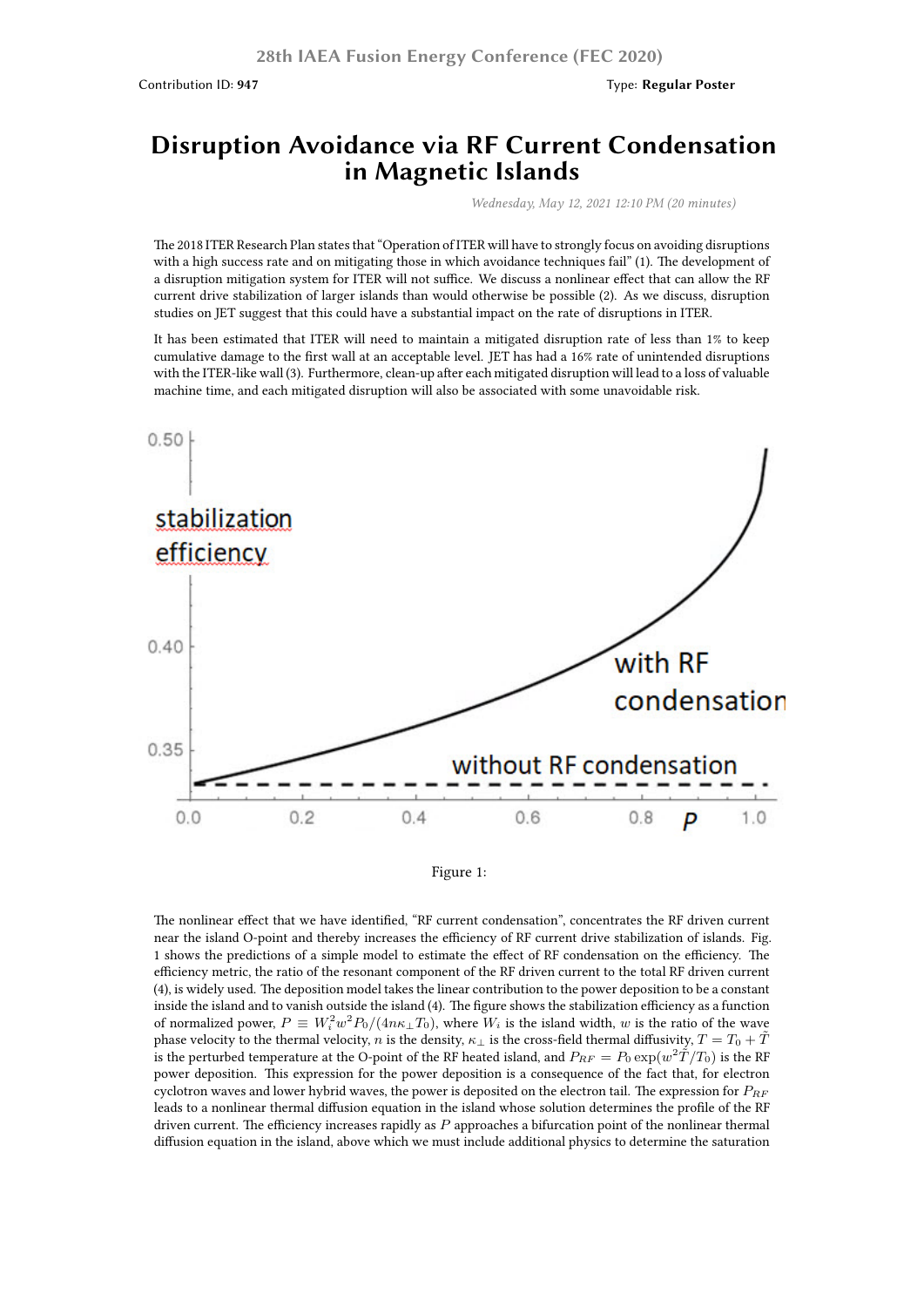of the temperature. Additional pieces of physics that can saturate the temperature increase are depletion of the wave energy (5) and temperature profile stiffness above the microinstability threshold (6). The efficiency increases further as the power is increased above the bifurcation threshold. Hysteresis behavior arises that can cause stabilized islands to shrink to smaller widths than would otherwise be the case.

In ITER, a relatively small fraction of the available EC power will be used for routine ECCD control of neoclassical tearing modes, stabilizing islands when they are still small to minimize the impact on the power balance. We address the situation where an off-normal event leads to the appearance of a large island that threatens to cause a disruption. In that circumstance, it may be desirable to use all available power to avoid a disruption.

On JET with the ITER-like wall, 95% of the disruptions are preceded by the appearance of locked islands (3). A statistical analysis of JET disruption data has found that there is a distinct island width at which the plasma disrupts, corresponding to a width of about 30% of the minor radius (7). These observations suggest that, regardless of the initial trigger, the islands are playing a key role in initiating the thermal quench. Islands grow on a global resistive time scale. However, ramp-down of a plasma discharge also occurs on a resistive time scale, and it can itself trigger a disruption if it is too fast. One advantage of ECCD stabilization is that it is intrinsically fast. The imposition of RF current drive in a magnetic island produces a stabilizing electric field on an electron-ion collision time (8). There is a longer actuator time scale, but that time scale is still fast compared to the resistive time scale on which the islands grow (9).

The use of ECCD for off-normal event response will involve larger islands and higher ECCD powers than routine stability control. The conventional model used for studies of ECCD active stability control breaks down in this context (2). The conventional model assumes that the local acceleration of electrons is not affected by the presence of the island. This model neglects the sensitivity of the power deposition and electron acceleration to the perturbation of the temperature in the island. There is a nonlinear feedback on the temperature in the island, with the increased power deposition giving rise to a further increase in the temperature. The combination of this with the sensitivity of the RF-driven current to the temperature can produce the RF current condensation effect. The nonlinear effects must be taken into account for aiming of the ray trajectories when large islands are present to avoid a "shadowing" effect that can deplete the EC power before the center of the island is reached.



Figure 2:

The RF condensation effect motivates a reevaluation of the potential utility of lower hybrid current drive (LHCD) for island suppression. Although the LHCD deposition profile is intrinsically broader than that of ECCD, LHCD is more sensitive to temperature perturbations, and the condensation effect localizes it. Fig. 2 shows a calculation done with the GENRAY ray tracing code and the CQL3D Fokker-Planck code of the effect of imposed temperature perturbations on the LH deposition at the  $q = 2$  surface in an ITER equilibrium (10). There is the prospect that a broad LHCD profile used to maintain a steady state tokamak can provide automatic stabilization of islands by RF current condensation.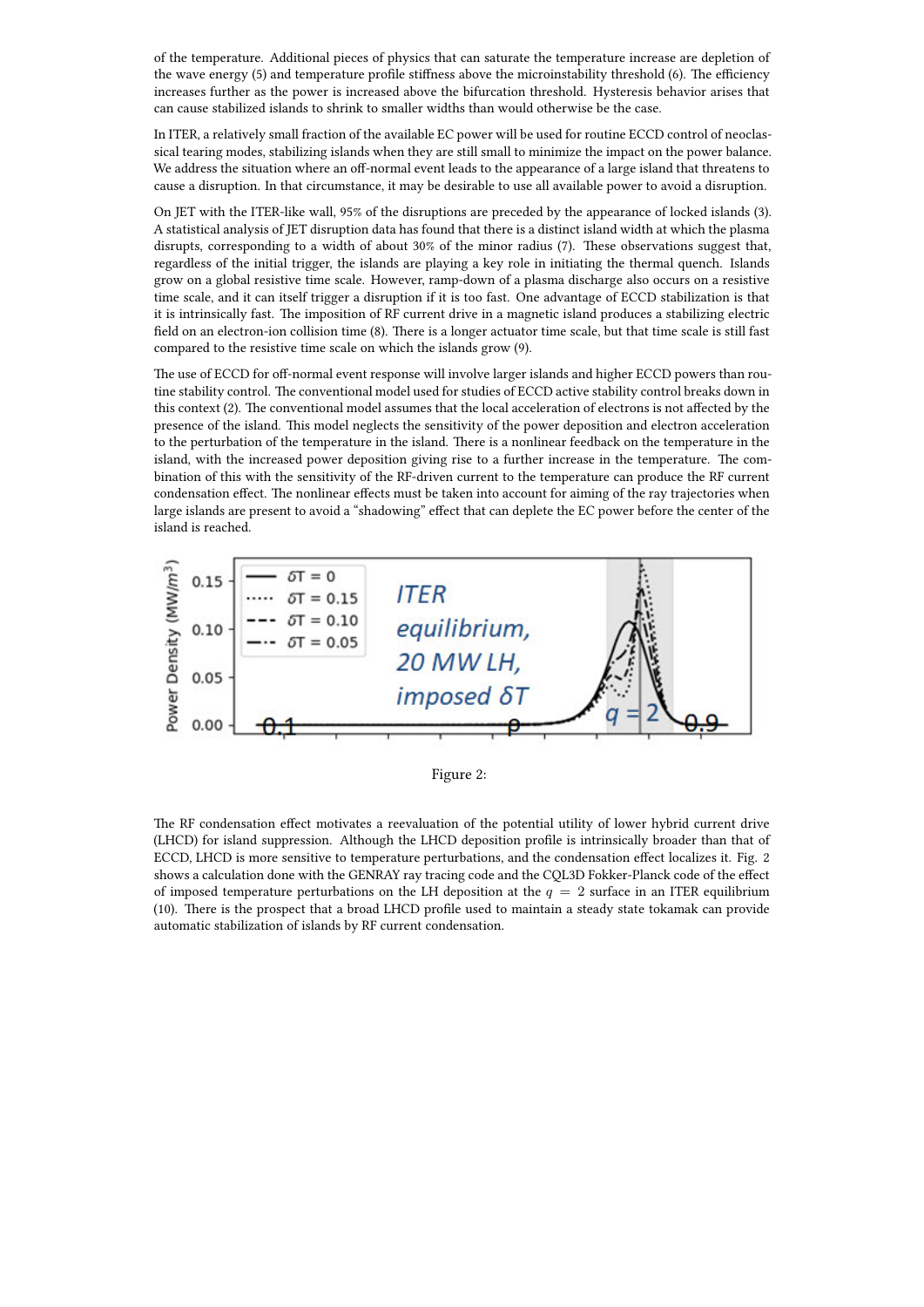

Figure 3:

A high fidelity code for simulation of RF condensation has been constructed, with the power deposition along EC ray trajectories calculated by GENRAY, then mapped into a magnetic island. A self-consistent solution of the thermal diffusion equation in magnetic island geometry feeds back to determine the perturbed temperature profiles along the ray trajectories, and the resulting modification of the power deposition. Fig. 3 shows the result of 500 calculations of the bifurcation threshold for a 20% island in an approximate ITER L-mode equilibrium as a function of poloidal and toroidal launch angles and launch position. The perturbed temperature at the bifurcation point has been plotted as a function of a parameter that measures the sensitivity of the power deposition to the temperature perturbation. For each point plotted here, the EC power was incrementally increased until the bifurcation threshold was encountered, with the EC power constrained to lie below 20 MW.

This work was supported by U.S. DOE contracts DE-AC02-09CH11466, DE-SC0016072, DE-FC02-04ER54698, and DE-FG02-91ER54109.

## References

- (1) ITER Technical Report ITR-18-003 (2018).
- (2) A. H. Reiman and N. J. Fisch, Phys. Rev. Lett. 121, 225001 (2018).
- (3) S. N. Gerasimov et al, IAEA FEC, IAEA-CN-258/151 (2018).
- (4) C. Hegna and J. Callen, Phys. Plasmas 4, 2940 (1997).
- (5) E. Rodriguez, A. H. Reiman and N. J. Fisch, Phys. Plasmas 26, 092511 (2019).
- (6) E. Rodriguez, A. Reiman, N. Fisch, arXiv:2001.09044.
- (7) P.C. de Vries et al, Nucl. Fusion 56, 026007 (2016).
- (8) A. H. Reiman, Phys. Fluids 26, 1338 (1983).
- (9) F.M. Poli et al, Nucl. Fusion 58, 016007 (2018).
- (10) S. Frank, A. Reiman, N. Fisch, P. Bonoli, to be submitted.

## **Affiliation**

Princeton Plasma Physics Laboratory